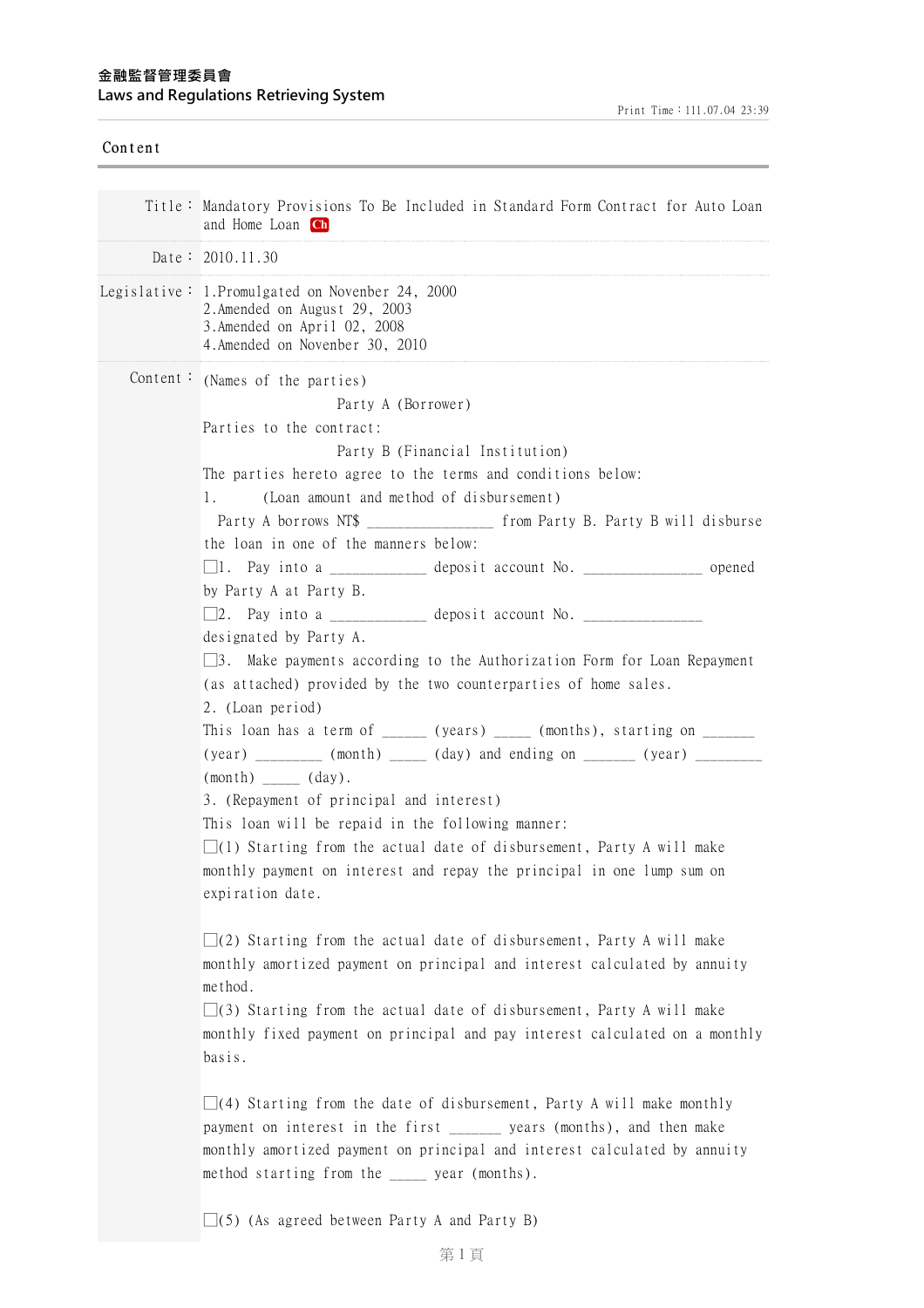Party B should provide Party A with the method of calculating loan principal and interest and repayment schedule, and inform Party A of the method of inquiring loan payment, if so requested by Party A. If none of the options provided in Paragraph 1 hereof is agreed on, Party A will make monthly amortized payment on principal and interest calculated by annuity method starting from the date of actual disbursement. However Party A may request to change to another method of repayment as provided in Paragraph 1 at any time.

## 4. (Method of interest calculation)

Interest on the loan is calculated in the following manner:

 $\Box$  (1) Calculated by Party B's prime rate (or other benchmark rates) at  $\frac{1}{2}$  % plus an annual rate of  $\frac{1}{2}$  % (totaling  $\frac{1}{2}$  % per annum); the interest rate will be adjusted subsequently as Party B's prime rate (or other benchmark rate) changes, and interest will be calculated at the adjusted annual rate starting from the first payment date after the adjustment.

 $\Box$  (2) Calculated by Party B's prime rate (or other benchmark rates) at  $\frac{1}{\sqrt{2}}$  % plus an annual rate of  $\frac{1}{\sqrt{2}}$  % (totaling  $\frac{1}{\sqrt{2}}$  % per annum); the interest rate will be adjusted subsequently as Party B's prime rate (or other benchmark rates) changes, and interest will be calculated at the adjusted annual rate starting from the date of adjustment.

 $\Box$  (3) Calculated by a fixed rate of  $\Box$  % per annum.

 $\Box$  (4) (As agreed between Party A and Party B)

If none of the options provided in Paragraph 1 hereof is agreed on, the annual interest rate will be 5%.

The prime rate (or other benchmark rates) referred to in Paragraph 1 should be based on the rediscount rate of the Central Bank, average interest rate of the time deposits of major banks, average call lending rate, money market rate, or other representative and transparent market benchmark rate, plus a certain percentage.

## 5. (Notice of lending rate adjustment)

When Party B adjusts its prime rate (or other benchmark rates), Party B shall notify Party A of the adjusted prime rate (or other benchmark rates). If Party B did not make such notification, the interest and delay interest will be calculated at the originally agreed rate when lending rate is adjusted higher, or calculated at lower rate when lending rate is adjusted down.

With respect to the method of notification mentioned in the preceding paragraph, Party B shall post the announcement at its business places and on its website, and in addition, notify Party A in a mutually agreed manner (the agreed method of notification includes notification by phone, in writing, by e-mail, by posting on passbook, on the printout of interest payment receipt, by display on automated teller machine (ATM), or announcement on newspaper). If no such method of notification is agreed on, Party B should notify Party A of interest rate change in writing. (There will be a time lag between the date of rate adjustment announcement and the actual date of passbook posting or notice receipt date). When Party B adjusts the prime rate (or other benchmark rates), Party A may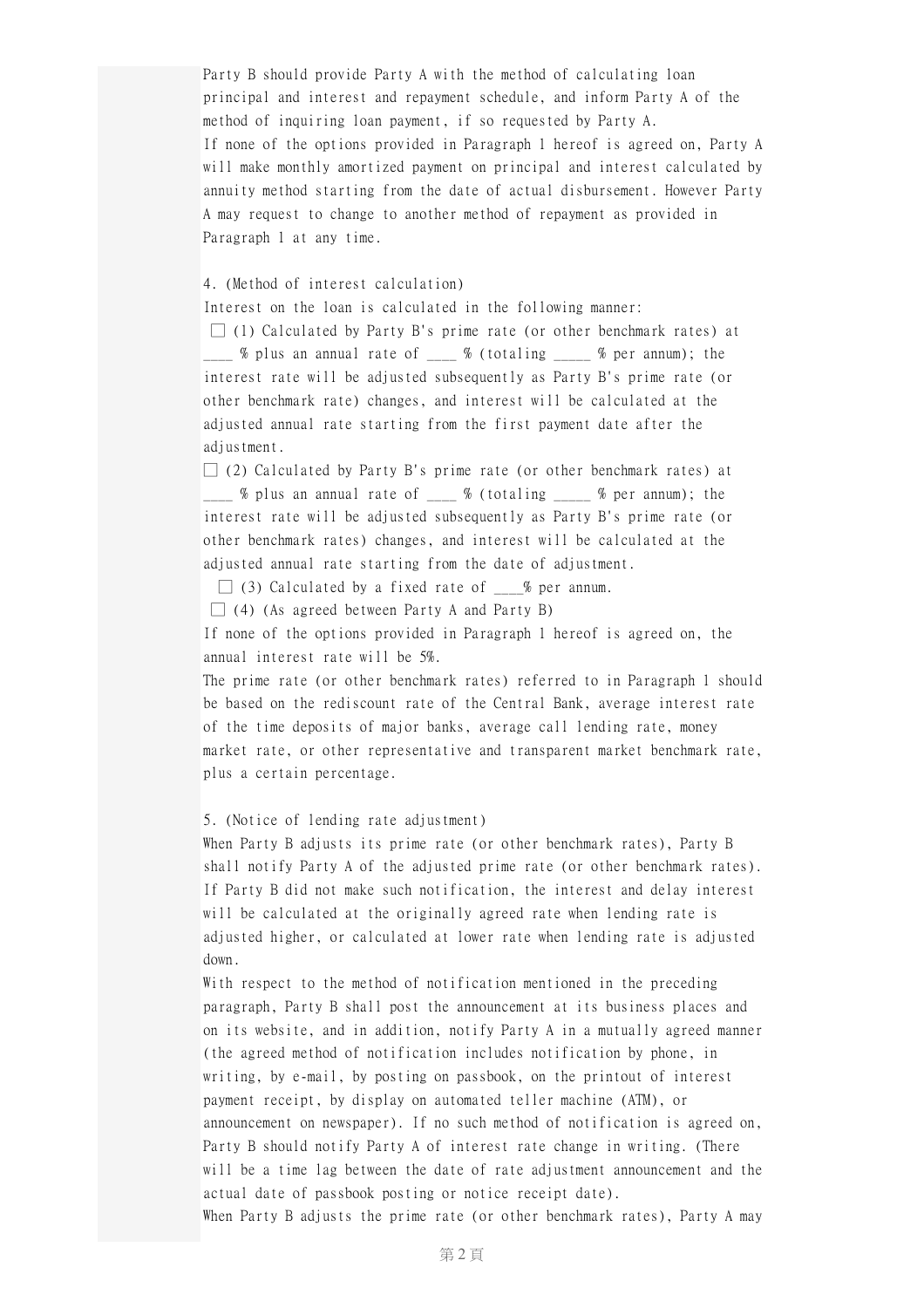ask Party B to provide the principal and interest repayment method and repayment schedule calculated based on the adjusted lending rate. Where interest is calculated and paid as agreed according to Subparagraph (4), Paragraph 1 of Point 4, the provisions of preceding three paragraphs shall apply when lending rate is adjusted.

5-1. (Special clause for self-use residential loan)

If a claim on self-use residential loan arises out of this contract, and the contract contains an acceleration clause (that is, when Party A is late in one installment payment, Party A automatically loses the benefit of the term and the entire balance of the loan is due), and Party A requests debt negotiation in accordance with Article 151 of Consumer Insolvency Act, Party B may not invoke the acceleration clause to exercise its right to the collateral, provided Party A has missed no more than two installment payments on the date Party A requests debt negotiation and Party A proposes a debt repayment plan in writing at the same time of requesting debt negotiation that he or she is still willing to make installment payments according to the term of this contract, that the principal, interest, penalties and relevant expenses owed are to be amortized over the remaining term of the loan, and interest will be paid on the remaining principal based on the originally agreed interest rate.

If it is apparently difficult for Party A to perform the contract for the remaining term of the contract according to the originally agreed terms and conditions, Party A may request an extension of the repayment period. If Party B determines after review that Party A indeed has the aforementioned situation, Party B may, after obtaining the consent of the guarantor, extends the repayment period up to four (4) years. During the extended period, Party A is still required to pay interest on principal owed based on the originally agreed lending rate.

The term "self-use residence" referred to in the first paragraph hereof means a building owned by Party A and in which Party A and his or her family live. If Party A has two or more residences, self-use residence shall mean the principal residence. The term "claim on self-use residential loan" means a claim arising from Party A acquiring a loan from Party B to obtain funds needed for building or purchasing a self-use residence or for its improvement, including funds needed for acquiring the land or the right to use the self-use residence, and using the self-use residence as security for the loan.

6. (Obligation to notify change of residence)

Where Party A changes his or her residence or mailing address, or Party B changes its business place, the changing party shall immediately notify the other party in writing or in a manner as agreed by the parties. In the absence of such notice, a party's notice to the other party sent to the mailing address specified in the contract or last notified by the other party is deemed served after normal delivery time.

7. (Confidentiality of personal data)

Party A agrees that Party B may provide information on his or her dealing with Party B to the Joint Credit Information Center (JCIC). However when such information provided to JCIC contains error, Party B should take the initiative to make correction and restore the status quo.

Party B may use the basic information provided by Party A only for the